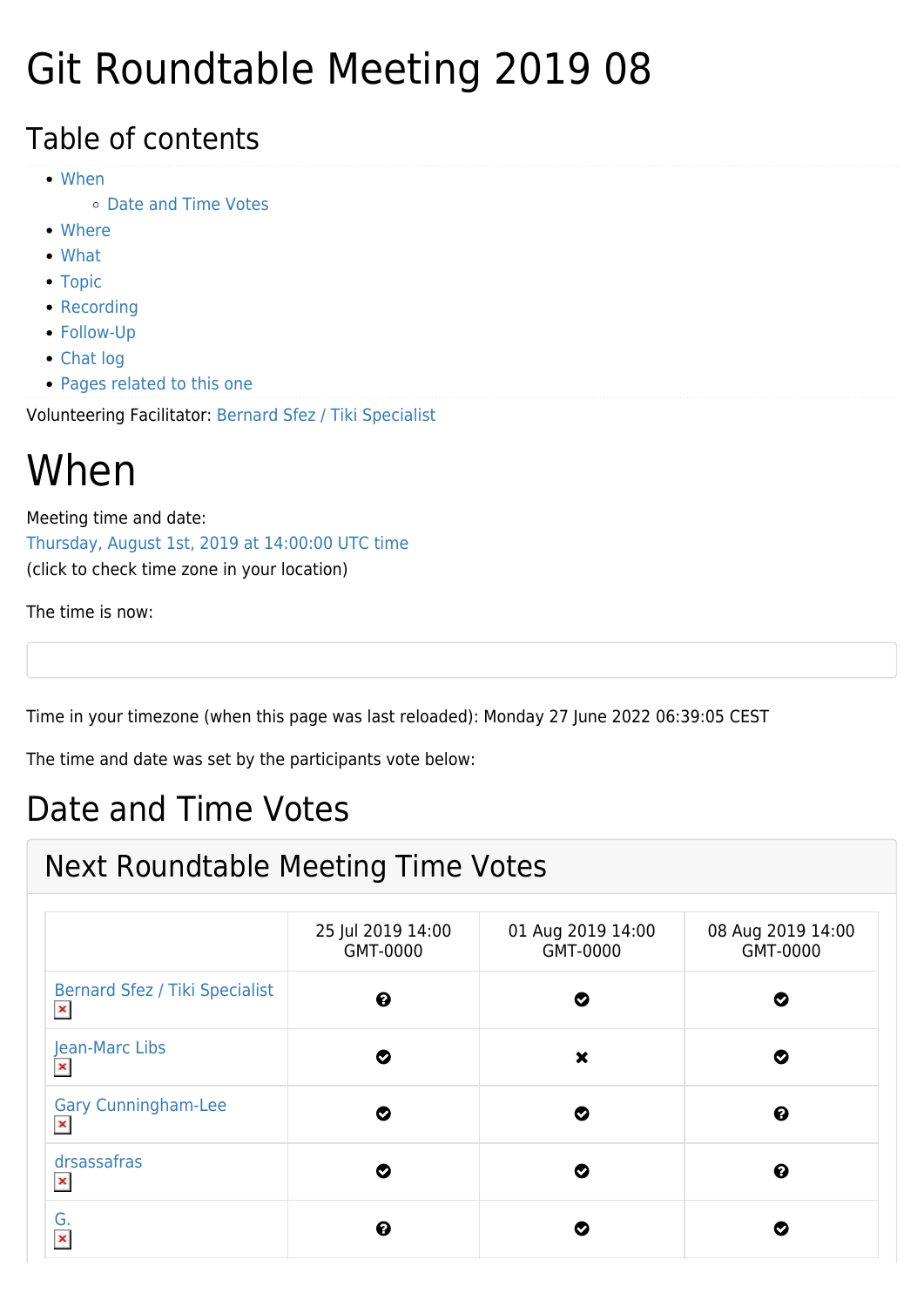| Jonny Bradley                               | ×                     |       | Ø |
|---------------------------------------------|-----------------------|-------|---|
| Nelson Ko<br>$\pmb{\times}$                 | ×                     | Ø     | ❸ |
| luciash d' being □<br>$\pmb{\times}$        | $\boldsymbol{\Theta}$ | Ø     | ❸ |
| <b>Fabio Montefuscolo</b><br>$\pmb{\times}$ | ×                     | Ø     | × |
|                                             | 0                     | 7   ⊘ | 3 |

### Where

<https://live.tiki.org>(back, and in HTML5 mode!)

# What

See [Roundtable Meetings](https://suite.tiki.org/Roundtable-Meetings) for a detailed description.

# Topic

- 1. Git another step forward
	- 1. Documentation <https://dev.tiki.org/Git> <https://dev.tiki.org/Git-and-SVN-combined-workflow>
	- 2. Questions to be answered
		- 1. Should trunk and the main version branches (18.x, 19.x, 20.x, ...) be "unprotected" so that commits from known developers (those who passed the commit access ceremony) can be pushed there without pull/merge request at all?
		- 2. Should developers merge in Tiki branches / Only in their fork and wait for approval / Mix solution ?
		- 3. Should all developers be equal ? (trusted vs untrusted)
		- 4. Should all contributions be equal ? (non-risky vs risky / new feature)
		- 5. What about email notifications for work on Git branches?
	- 3. Sub-question
		- 1. Do we keep IRC or we move to XMPP (integration in Tiki)

### Recording

• Watch and listen to the recording of the meeting [here](https://recordings.rna1.blindsidenetworks.com/citadelrock/d559965849921585c1849af03b7a51638700d979-1564667457432/presentation/).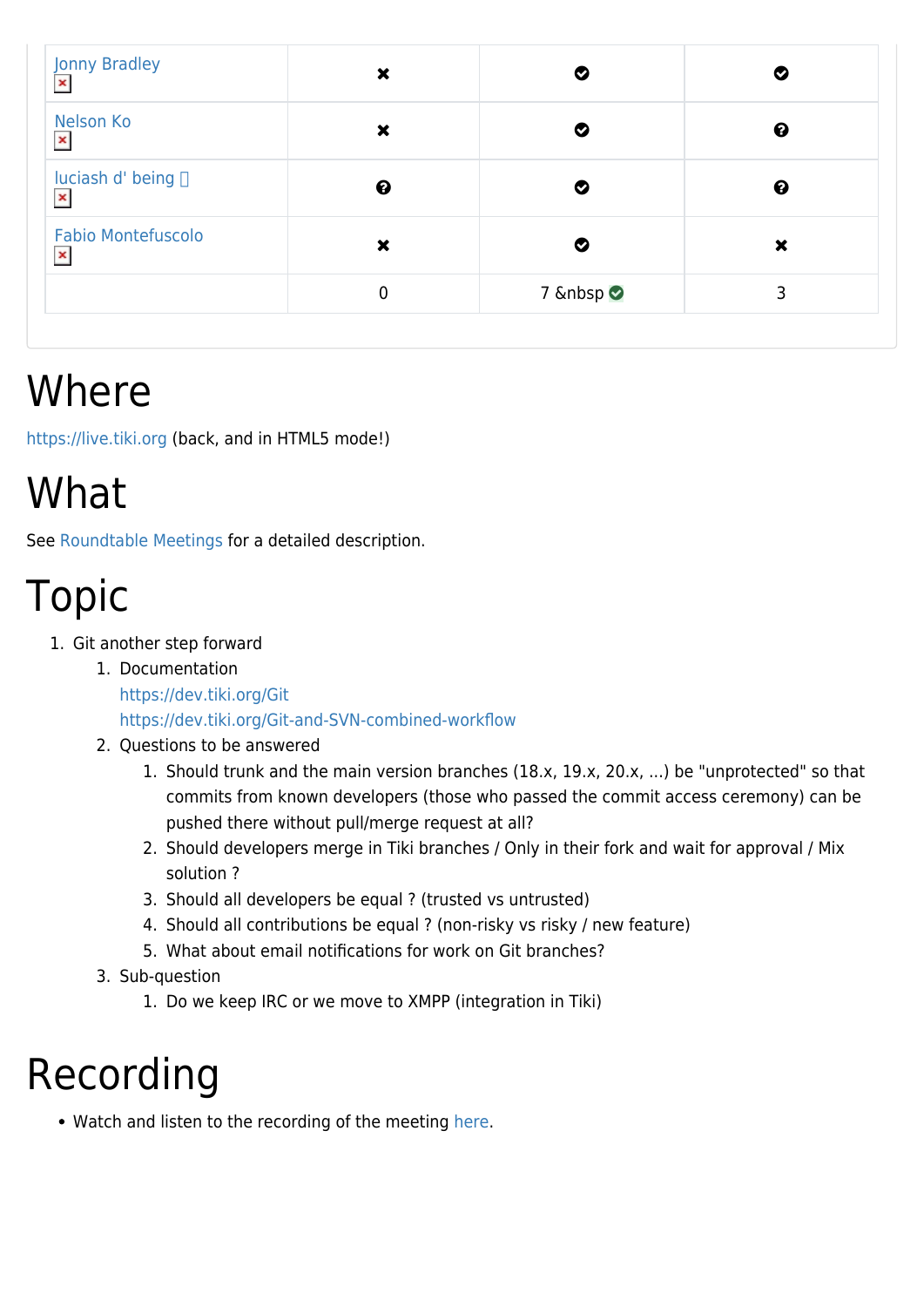#### Follow-Up

```
\bullet....
```
put your follow up action(s) when you're done into the list above

# Chat log

luciash d' being ?♂️ (luci):We cnnot make everyone maintainer luciash d' being ? $\Box$  (luci): because they could remove other people? luciash d' being ?♂️ (luci):Make everyone Developer you meant? Bernard Sfez / Tiki Specialist (Bsfez):I'm not sure... It has to be verified (roles) Bernard Sfez / Tiki Specialist (Bsfez):Hello Mose :) Guest: mose:shhht, I'm sneaking and lurking luciash d' being ?∏o<sup>n</sup> (luci): heya mose Bernard Sfez / Tiki Specialist (Bsfez):That's true but then you are sure fixes are in the version Bernard Sfez / Tiki Specialist (Bsfez):last Guest: Xorti:Yes, you're right Guest: Xorti:And that happens also in SVN at the moment. So we are complicating that! luciash d' being ?♂️ (luci):yep, Subgit Bernard Sfez / Tiki Specialist (Bsfez):yes ;) Guest: Xorti:That is stoped now! luciash d' being ?∏o<sup>n</sup> (luci):? Guest: Xorti:Some one needs to fix it luciash d' being ?♂️ (luci):ah luciash d' being ?♂️ (luci):the checksum mismatch issue Fabio Montefuscolo (montefuscolo):yes, I can't import svn commit because of this checksum Guest: Xorti:fabio, check the email I sent to the community Bernard Sfez / Tiki Specialist (Bsfez):https://git-scm.com/docs/git-svn Bernard Sfez / Tiki Specialist (Bsfez):https://subgit.com/ luciash d' being ?♂️ (luci):not for us Bernard luciash d' being ?∏o<sup>'</sup> (luci):we have an exception afaicr luciash d' being ?∏o<sup>∞</sup> (luci):or is Marc paying for it? Bernard Sfez / Tiki Specialist (Bsfez):https://subgit.com/open-source Guest: mose:marc loves paying for stuff Roberto Kirschbaum (robertokir):I guess so! Roberto Kirschbaum (robertokir):Yes Fabio that happened once Bernard Sfez / Tiki Specialist (Bsfez):Luci went into hyperspace ? :) Guest: Xorti:please proceed! :0 Guest: Xorti::) Bernard Sfez / Tiki Specialist (Bsfez):https://github.com/tikiorg/tiki Bernard Sfez / Tiki Specialist (Bsfez):That's good :) Guest: mose:wasn't github thrown to hell? Bernard Sfez / Tiki Specialist (Bsfez):to microsoft you mean ? :D Guest: mose:exactly, many people moved in the last year Guest: mose:if you make gitlab the master, I will run my tikis on master branch and produce PRs Guest: mose:(or MR as they call it on gitlab) Guest: Xorti:https://github.com/gitlabhq/gitlabhq Guest: Xorti:there! :) Guest: Xorti:Gitlab will be the master repository and GitHub and SVN (SourceForge) would be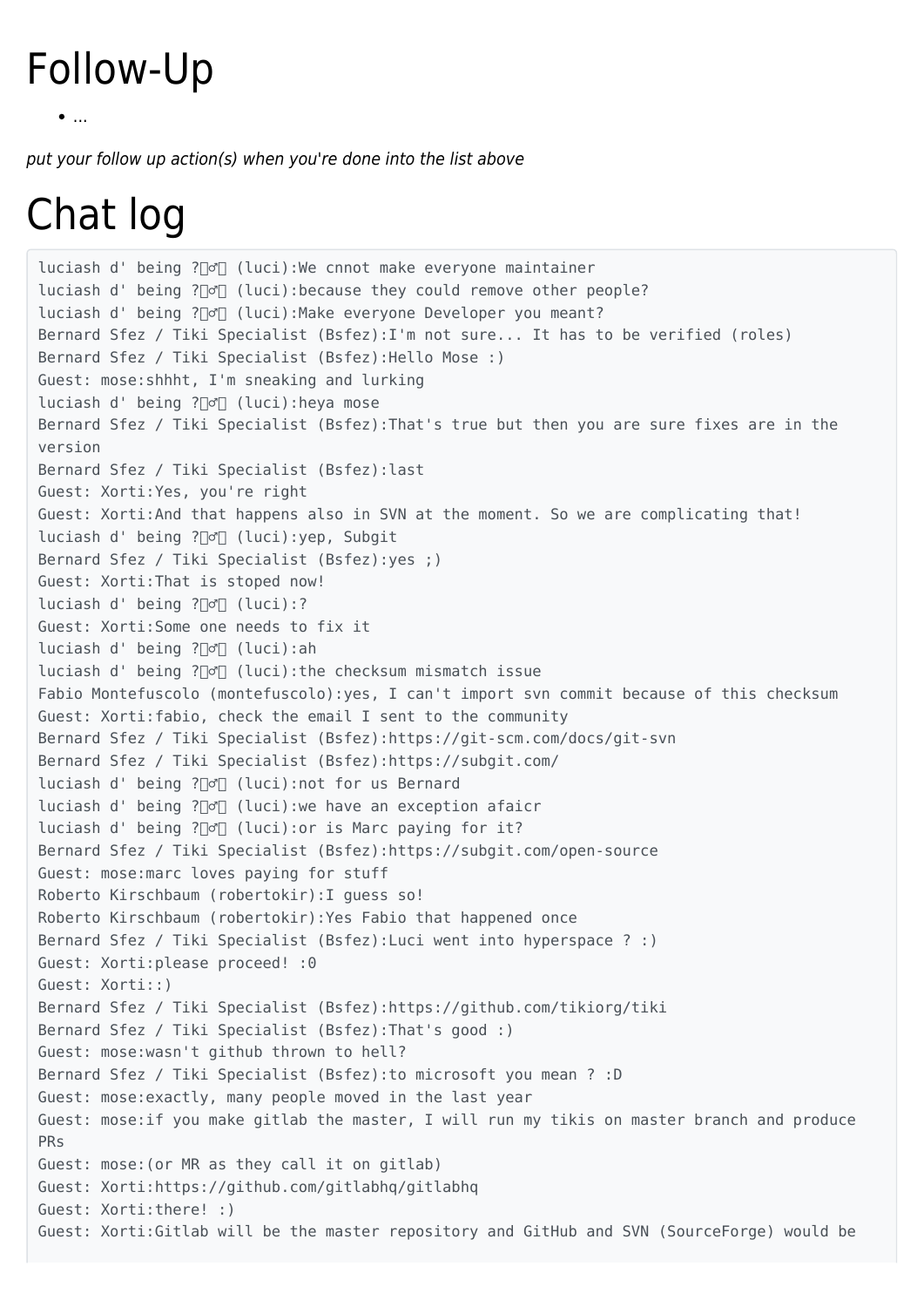mirrors Bernard Sfez / Tiki Specialist (Bsfez):not me :) luciash d' being ?♂️ (luci):sorry, my laptop overheated. are you dicussing gitlab vs github now? Guest: Xorti:I guess Developers Guest: Xorti:no, luci. Just keep a mirror in github to be able to use with other SaaS platforms that do not integrate with GitLab and also to get more buzz Guest: Xorti:We do need to update them! Guest: mose:can't you update the release scripts? luciash d' being ? $\mathbb{C} \cap$  (luci):i see, yup, why not... +1 for gitlab as main repo Roberto Kirschbaum (robertokir):That sounds Great Xorti! luciash d' being ? $\mathbb{C}$  (luci):but i will adopt to whatever you decide guys ;) Bernard Sfez / Tiki Specialist (Bsfez):same :) Guest: mose:I will adopt gitlab becauyse that's what you will decide Gary Cunningham-Lee (chibaguy):I've been happy with svn (comfortable with the workflow) but I have no problem switching to git when svn becomes read-only. Bernard Sfez / Tiki Specialist (Bsfez):https://docs.gitlab.com/omnibus/build/ Guest: Xorti:We just need to migrate current scripts into useful pipelines Guest: Xorti:that will be triggered when a branch or tags is created (that is also configurable) Gary Cunningham-Lee (chibaguy):I have aftermarket theme files at Gitlab in a private repository so have a little experience so far with basics. Roberto Kirschbaum (robertokir):I'm presently cloning Tiki into phpStorm, let's see how far I get! Guest: Xorti:After 2y I'm still afraid to do svn commits :) Gary Cunningham-Lee (chibaguy)::-) Bernard Sfez / Tiki Specialist (Bsfez):oh and decide and publish a clear path for commit ! Like we have where to commit. Bernard Sfez / Tiki Specialist (Bsfez):that is frightening ! "You are late" ! luciash d' being ?∏o<sup>n</sup> (luci):who is late? Bernard Sfez / Tiki Specialist (Bsfez):you commit :) Bernard Sfez / Tiki Specialist (Bsfez):your Bernard Sfez / Tiki Specialist (Bsfez):this one Luci luciash d' being ?∏o<sup>n</sup> (luci): you mean behind? Bernard Sfez / Tiki Specialist (Bsfez):yes yes :) luciash d' being ?[d] (luci): just do rebase with the upstream Bernard Sfez / Tiki Specialist (Bsfez):https://about.gitlab.com/2015/12/22/gitlab-8-3-released/ Bernard Sfez / Tiki Specialist (Bsfez):it failed so... Bernard Sfez / Tiki Specialist (Bsfez):oh it worked this time luciash d' being ?♂️ (luci):How to rebase: https://stackoverflow.com/questions/7244321/how-do-i-update-a-github-forked-repository/7244456 #7244456 luciash d' being ?∏o<sup>∞</sup> (luci):Be: but you say it worked for you another way, all right then :) Bernard Sfez / Tiki Specialist (Bsfez):On gitlab (my sharedscreen) you have a rebase button, it failed the other day luciash d' being ?♂️ (luci):ah, ok Bernard Sfez / Tiki Specialist (Bsfez):now I'm waiting for the pipeline to complete luciash d' being ?∏o<sup>n</sup> (luci):button way :) Bernard Sfez / Tiki Specialist (Bsfez):well we use gitlab :) Jonny Bradley (jonnybradley):https://dev.tiki.org/Git-Usage luciash d' being ?♂️ (luci):gitlab is not only the UI at gitlab.com Guest: Xorti:https://about.gitlab.com/solutions/open-source/program/ Guest: Xorti:How to apply OSS